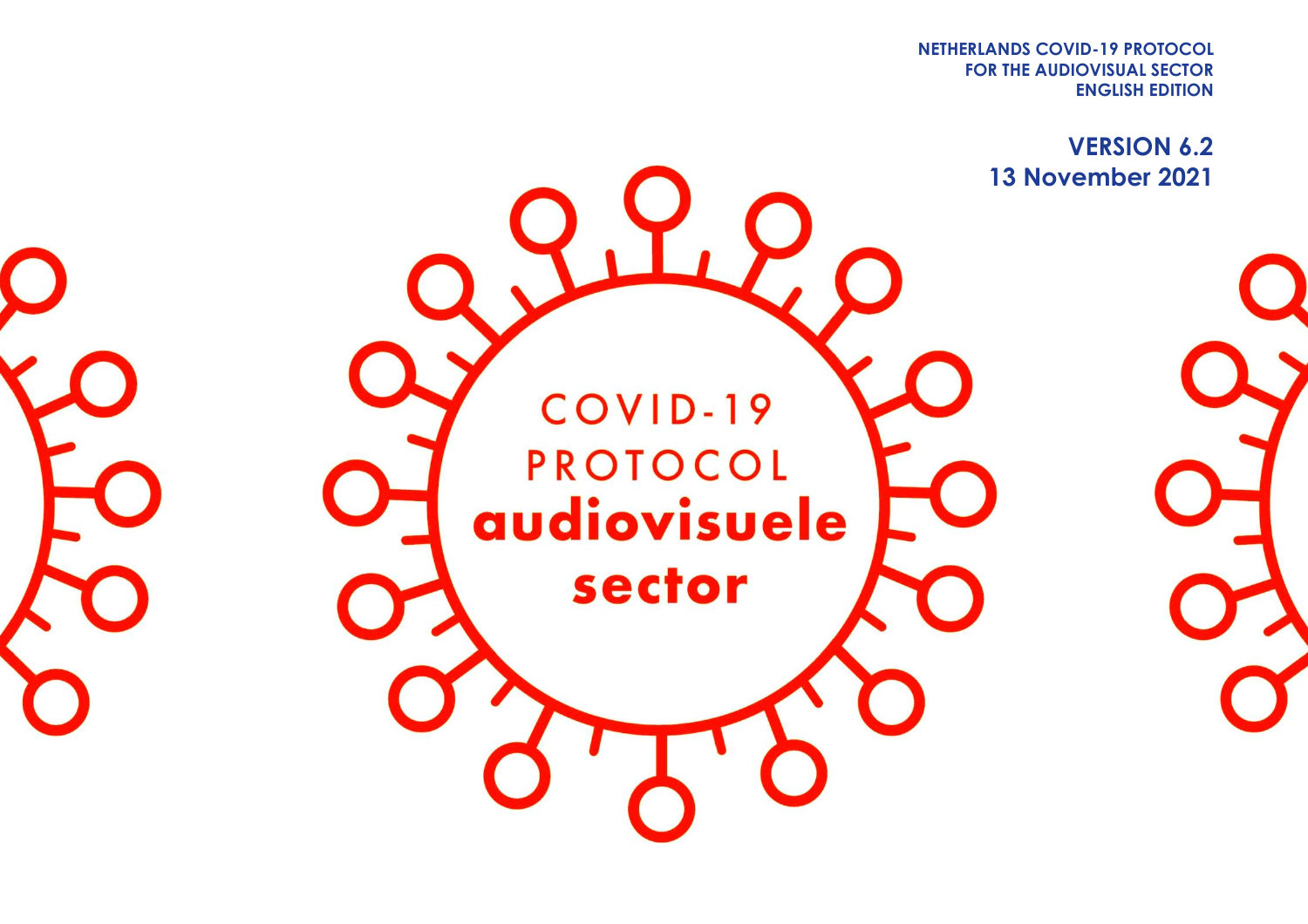# **NETHERLANDS COVID-19 PROTOCOL FOR THE AUDIOVISUAL SECTOR**

## **Preamble**

The different professions that are involved in audiovisual productions want to continue their work in a safe and responsible way. This is because of the direct and indirect economic interests and because of the vital cultural and social function of audiovisual productions: these act both as a connective tissue for society and as a source of information, amusement, emotion and reflection.

This protocol contains hygiene guidelines, precautionary and protective measures and rules of behaviour. Their purpose is to ensure that workplaces and work situations are as safe as possible during the COVID-19 pandemic. The protocol provides clarity to everyone who is involved in audiovisual productions, including professionals, businesses, public service and commercial broadcasters, clients, financiers, and insurers/guarantee funds.

The protocol focuses on the development, preproduction, production and postproduction of audiovisual productions in the broad sense of the term, both scripted and non-scripted, including news and informative programmes, entertainment, commercials, fiction, documentaries, animation, and interactive productions. It applies to various work situations, including filming in the studio and/or when on location indoors or outdoors. It also covers the way activities can continue to be performed safely at home.

The starting point for this protocol is the existing recommendations and measures published by the RIVM. This version is based on the state of affairs per 13 November 2021 and will in all cases be updated as soon as possible when new insights, recommendations or measures come into force. The protocol is published on the websites of NAPA and NCP, as is the indicative risk assessment table and a list of Frequently Asked Questions.

Since every audiovisual production is different, in practice there may be a reason for parties to make a carefully considered departure from this protocol if the situation demands it. It is up to the parties involved to consider carefully whether - taking all precautionary measures into account - an audiovisual production can go ahead or be continued with. We recommend consulting the websites of Rijksoverheid and RIVM at all times for the up-to-date general measures and rules if there is an actual or suspected coronavirus infection. When shooting on location, it is also recommended to consult the current regulations in the relevant safety region and municipality.

Because of its role as a news provider of vital importance, the NOS broadcasting organisation has its own protocol (for employees, contractors, suppliers, and guests). When it comes to recording music, performing artists and (music and other) companies must comply with the protocols for performance art and orchestras.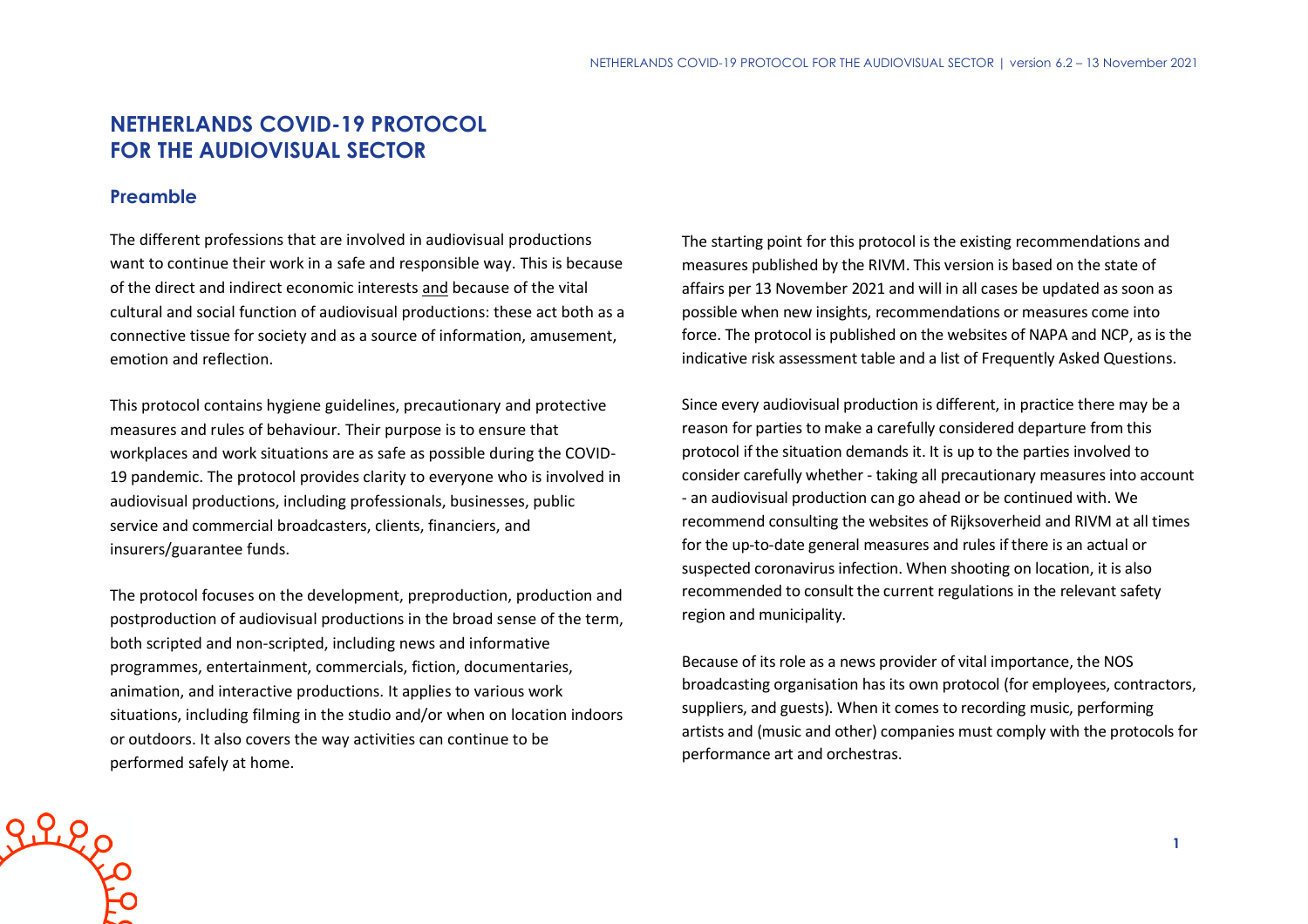## **Strategy**

The protocol is based on the occupational hygiene strategy, aimed at compliance with hygiene regulations and limiting situations where work is done within 1.5 metres of each other. Schedules must be adapted to this as much as possible.

If a distance of 1.5 metres *cannot* be maintained, additional organisational and hygienic precautions must be taken to prevent contamination.

Work from home, unless that is impossible.

## **Preventive testing**

Rileo

To further reduce the risks of the virus spreading, the task force strongly recommends - in *addition* to the precautionary measures laid down in the protocol - **preventive testing**. This means testing for the presence of the coronavirus without the person showing symptoms of COVID-19. This advice also applies to people who have been fully vaccinated or who have recovered from an infection.

Preventive testing is mandatory for persons involved in **high-risk situations**, i.e. intimate scenes with intensive physical contact, such as kissing or fight scenes (measure 48 of the protocol). Because of the higher degree of reliability, preventive testing should be carried out in these cases by means of a **PCR test**.

For all **other situations** (low + medium risk), it is advised to test preventively by means of antigen (rapid) tests, with a recommended frequency of twice a week. As long as a person does not develop symptoms and has not been in close contact with an infected person, daily testing is not necessary.

The reliability of a rapid or self-test depends to a large extent on whether it has been administered correctly. In order to safeguard the accuracy of the testing process and to increase the reliability of the result, we recommend that preventive testing by means of a rapid test or self-test takes place under the **supervision** of a doctor or nurse. In that case, this professional is responsible for the correct administration, use and analysis of the test. For reasons of privacy, tests must be administered in a separate room and the test result may only be read by the person being tested.

Preventive testing is not a reason to abandon the precautions described in the COVID-19 protocol. The basic precautions are the most important, including: do not come to work when you have corona-related symptoms and/or if you are a close contact of someone who has been diagnosed with corona, wash your hands often and well, keep 1,5 meters away from others, do not shake hands with other people, cough and sneeze into your elbow and ensure a good flow of fresh air.

Practical information can be found on the website [Werkgeverstesten.nl](https://www.werkgeverstesten.nl/) (in Dutch only).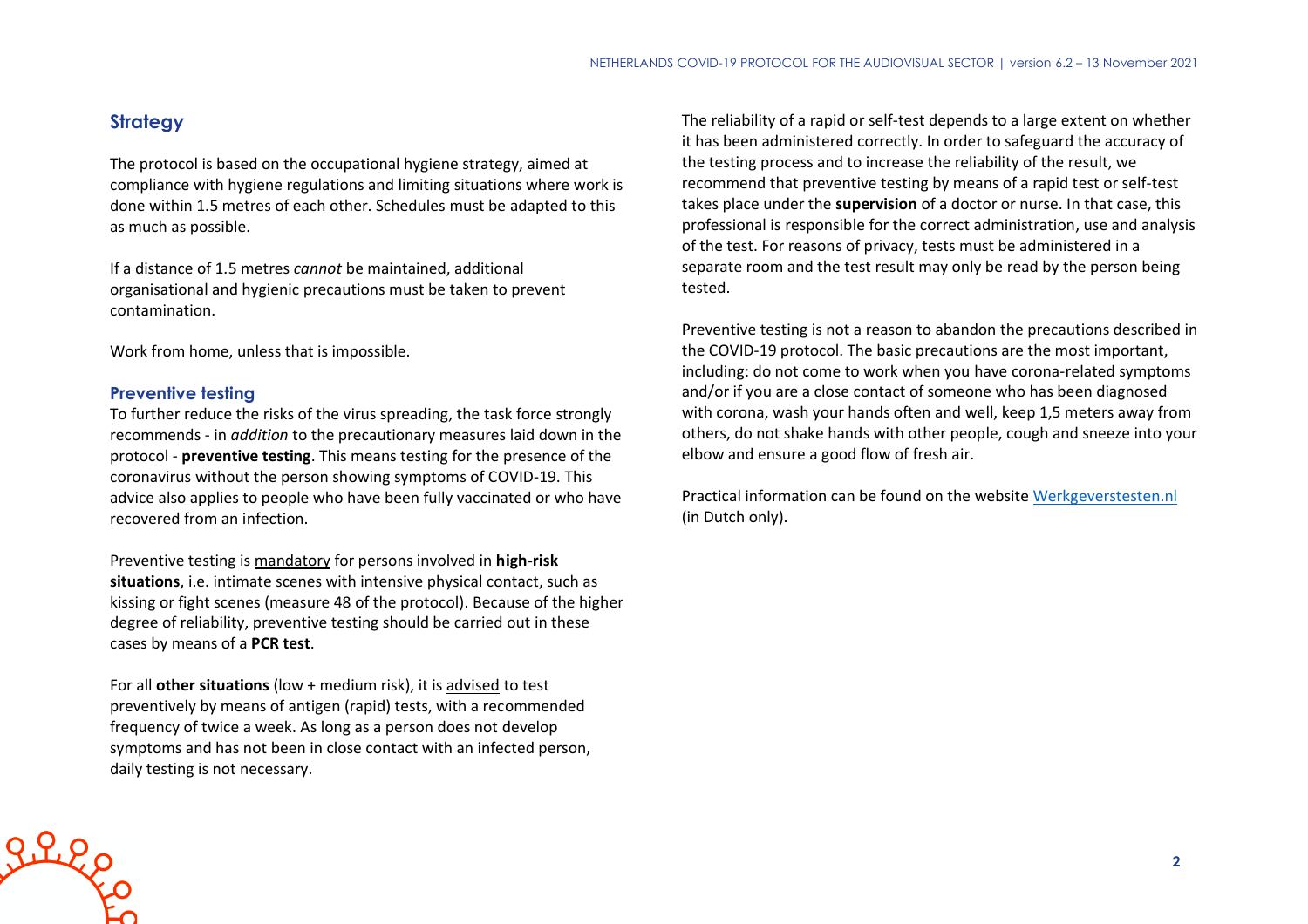## **Current**

greep

**As of 13 November 2021, stricter corona measures are in force. These are aimed at reducing the number of contact moments per day, thus reducing the number of corona infections.**

**The new measures do not impose changes in the COVID-19 Protocol for the Audiovisual Sector. After all, the Protocol still uses the 1.5 metres distance from others as a starting point and prescribes additional precautionary measures in situations where this is not possible.**

As in the previous period, work on professional audiovisual productions may continue on the condition that all parties involved strictly adhere to the COVID-19 protocol for the audiovisual sector. These activities count as **regular business activities**, both when they take place in studio spaces equipped for this purpose and at other locations. (Executive) producers must be extra critical as to **who does or does not need to be present** at the set or work location.

*In addition to this, it is strongly recommended:*

- To draw up a **project plan** setting out how the protocol will be implemented for the specific production.
- **Appointing** one or more persons in addition to the Health & Safety Officer - to supervise compliance with the protocol.
- The use of fences or other means such as signs to clearly **demarcate** a recording location and mark it as a workplace to keep passers-by at a distance (analogous to a construction site).
- When **recording on location**, the municipality and / or Safety Region and (if applicable) local residents should always be informed in advance to avoid ambiguity.

## **Audience + corona access certificate**

As of 5 June 2021, it is permitted again to admit members of the public to recordings for AV productions, both in indoor and outdoor locations. This includes talk shows, game shows and recordings of performances. The regulations for visiting theatres, cinemas, music venues and concert halls apply.

*As of 13 November 2021, modified conditions apply:*

- Fixed seating is mandatory. At locations without fixed seating and no traffic flow, no audience can be received for the time being.
- All visitors aged 13 and over must have a valid corona access certificate. For visitors aged 14 and over, the corona ticket must be checked together with an identity document. A negative test result with a maximum validity of 24 hours can be used as a corona access card, as well as a vaccination certificate or a recovery certificate. These three types of proof can be shown via the [CoronaCheck app.](https://coronacheck.nl/en/)
- After verification of the corona access certificate, visitors are not required to keep a distance of 1.5 metres.
- If the above conditions are met, 100% of the visitor capacity can be used with a maximum of 1,250 people in the same space. There is no compulsory closing time.
- The catering facilities of cultural establishments including recording studios are subject to the new regulations for catering establishments and event venues: these must be closed from 20:00 to 06:00.
- The corona access certificate is intended to grant access to *members of the public*. Those who work in a professional or business capacity (employees, volunteers and artists) are excluded from using corona access certificate. Persons who attend the activity on a professional or business basis and who have not been vaccinated or recovered are strongly advised to be tested prior to the activity. Please note: If you are a guest at a location where a venue owner must check visitors' corona access certificates, please inform your team that they may also be asked to show a certificate.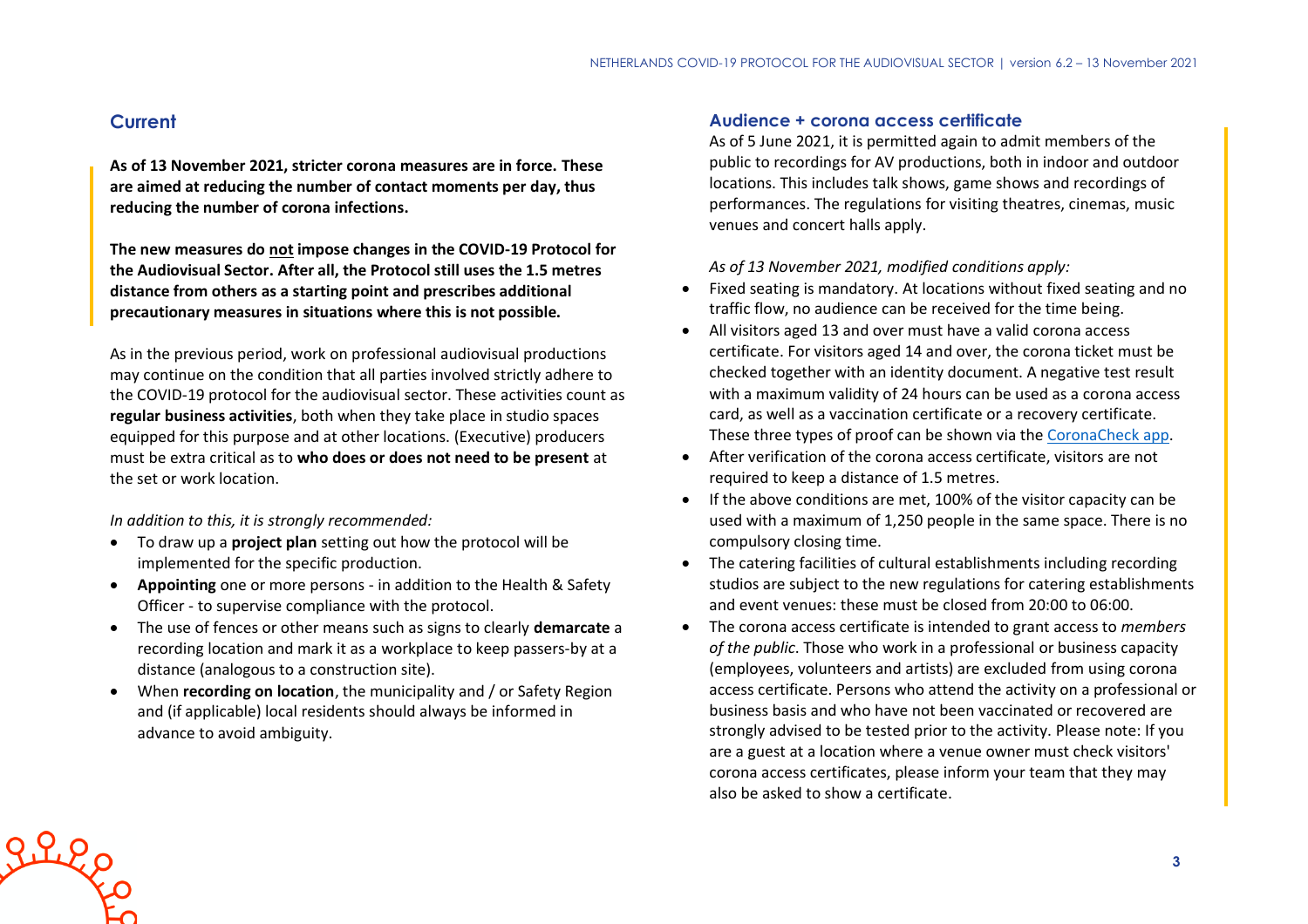## **Travel**

When travelling to and from other countries, always check the current **travel advice** and **regulations** on [Netherlandsworldwide.nl](https://www.netherlandsworldwide.nl/) (EN) / [Nederlandwereldwijd.nl](https://www.nederlandwereldwijd.nl/) (NL). The situation can change rapidly, for example because the number of infections increases or because of a new variant of the virus. Travelling to countries marked orange or red is strongly discouraged.

- The **European Digital Corona Certificate (DCC)** makes it easier for people to travel within the EU during the pandemic. The following proofs are valid: a negative test result; a vaccination certificate or proof that you have recovered from corona less than six months ago. The DCC is available through the CoronaCheck app.
- As of 1 July 2021, persons entering from non-EU countries are also exempt from the EU entry ban if they can show proof of vaccination.
- For travellers from countries or regions with a high or very high risk, **testing** and possibly **quarantine** on arrival in the Netherlands is mandatory. Check [Netherlandsworldwide.nl](https://www.netherlandsworldwide.nl/) (EN) / [Nederlandwereldwijd.nl](https://www.nederlandwereldwijd.nl/) (NL) to see which regulations apply. Persons up to and including 11 years of age are exempt from the testing requirement.
- Since 22 Sept., persons who have been fully vaccinated are no longer required to undergo quarantine upon their return from a high-risk area. However, people must always carry a [quarantine declaration.](https://www.rijksoverheid.nl/onderwerpen/coronavirus-covid-19/documenten/publicaties/2021/05/20/quarantaineverklaring)
- Under certain conditions, an [exception to the entry ban](https://www.government.nl/topics/coronavirus-covid-19/visiting-the-netherlands-from-abroad/exemptions-to-the-entry-ban/professionals-in-the-cultural-and-creative-sectors) and an [exception to the quarantine obligation](https://www.government.nl/topics/coronavirus-covid-19/visiting-the-netherlands-from-abroad/self-quarantine/exceptions-mandatory-quarantine) applies to persons travelling to or from the Netherlands in connection with activities of a Dutch cultural or creative institution or organisation. This also applies to audiovisual productions. For the exception to the entry ban you must be in possession of an [entry statement](https://www.inreisverklaringcultuur.nl/) (website in Dutch only). For the exception to the quarantine obligation, you must have a [quarantine declaration](https://www.rijksoverheid.nl/onderwerpen/coronavirus-covid-19/documenten/publicaties/2021/05/20/quarantaineverklaring) and a letter of invitation from the producer,

broadcaster or institution concerned. If applicable, you can also make use of the exception for business travellers.

On the following pages, the RIVM guidelines are translated into general measures that must be taken in the different risk situations that are **LOW**, **MEDIUM** and **HIGH RISK**. This is shown in the annex's indicative risk assessment table for the different stages of an audiovisual production per *department/discipline* and for the associated *employment positions*. This table can be used as a tool for implementing the protocol in the form of a daily routine that can be geared to the characteristics of a specific audiovisual production.

Where the text has been modified compared to version 6.1, it is marked with an orange line.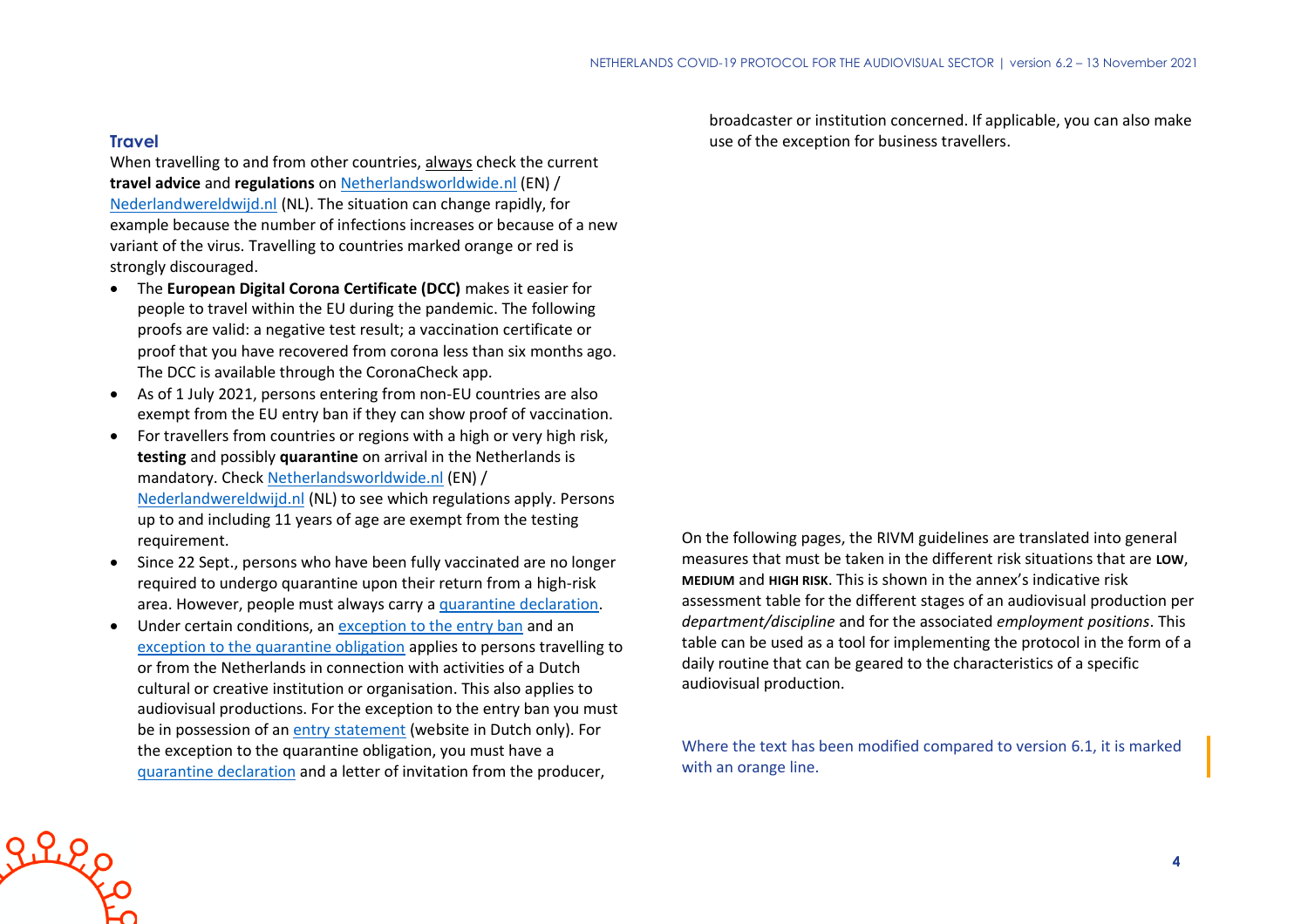## **PRECAUTIONARY MEASURES – LOW RISK**

## **General**

The following measures that are based on the guidelines issued by the Dutch government and the RIVM must always be complied with by employees, visitors and other external parties and persons who are present at various work locations such as at the office, in the studio and when filming on location indoors or outdoors and for different productions:

- 1. Wash your hands regularly, at least 6 times a day
	- \* for 20 seconds with water and soap, then dry your hands thoroughly with a paper towel that you immediately dispose of or else use a disinfectant hand gel that contains at least 70% alcohol.
	- \* Always do the above: before going outdoors, when coming home or at your workplace, after blowing your nose, after travelling on public transport, and of course before eating and after you have been to the toilet.
- 2. Don't touch your face at all or else do so as little as possible.
- 3. Cough and sneeze into the inside of your elbow.
- 4. Blow your nose in a paper handkerchief that you then dispose of and wash your hands.
- 5. Keep as much as possible 1.5 metres (2 armlengths) away from anyone not living in your house. Children up to the age of 12 do not have to keep a distance of 1.5 metres.
- 6. Don't shake any hands.

Riego

- 7. If you have any cold symptoms, such as nasal catarrh, runny nose, sneezing, sore throat, slight cough, sudden loss of smell and/or taste or raised temperature up to 38 degrees Celsius? Stay at home and make a test appointment; you can only go outside for this purpose. For housemates without symptoms, the rules that everyone in the Netherlands is subject to apply (see point 1-6). As soon as one of the other housemates also develops symptoms, this person should also be tested. Follow the quarantine regulations of the National Government and RIVM.
- 8. If you have cold symptoms and a fever (38 degrees Celsius or higher) and/or shortness of breath and you feel sicker? Stay at home and make a test appointment; you can only go outside for this purpose. Housemates are not allowed to go outside until the results of the test are known, even if they have no symptoms themselves. As soon as one of the other housemates also develops symptoms, this person should also be tested. Follow the quarantine regulations of the National Government and RIVM.
- 9. Do not share phones or other devices/items with each other.
- 10. Make sure that work sites are well-ventilated and air them regularly.
- 11. Decide on the maximum number of people permitted at the work site so that the 1.5 metre distance can be maintained as much as possible, including when entering the location. Take into account room to move and walk as well as the space taken up by furniture and equipment. Make sure there are enough separate dressing rooms.
- 12. Keep to the minimum number of m2 per person prescribed by the RIVM for business activities.
- 13. Stop groups forming unnecessarily by using a rotating system for breaks and/or by using multiple rooms/areas.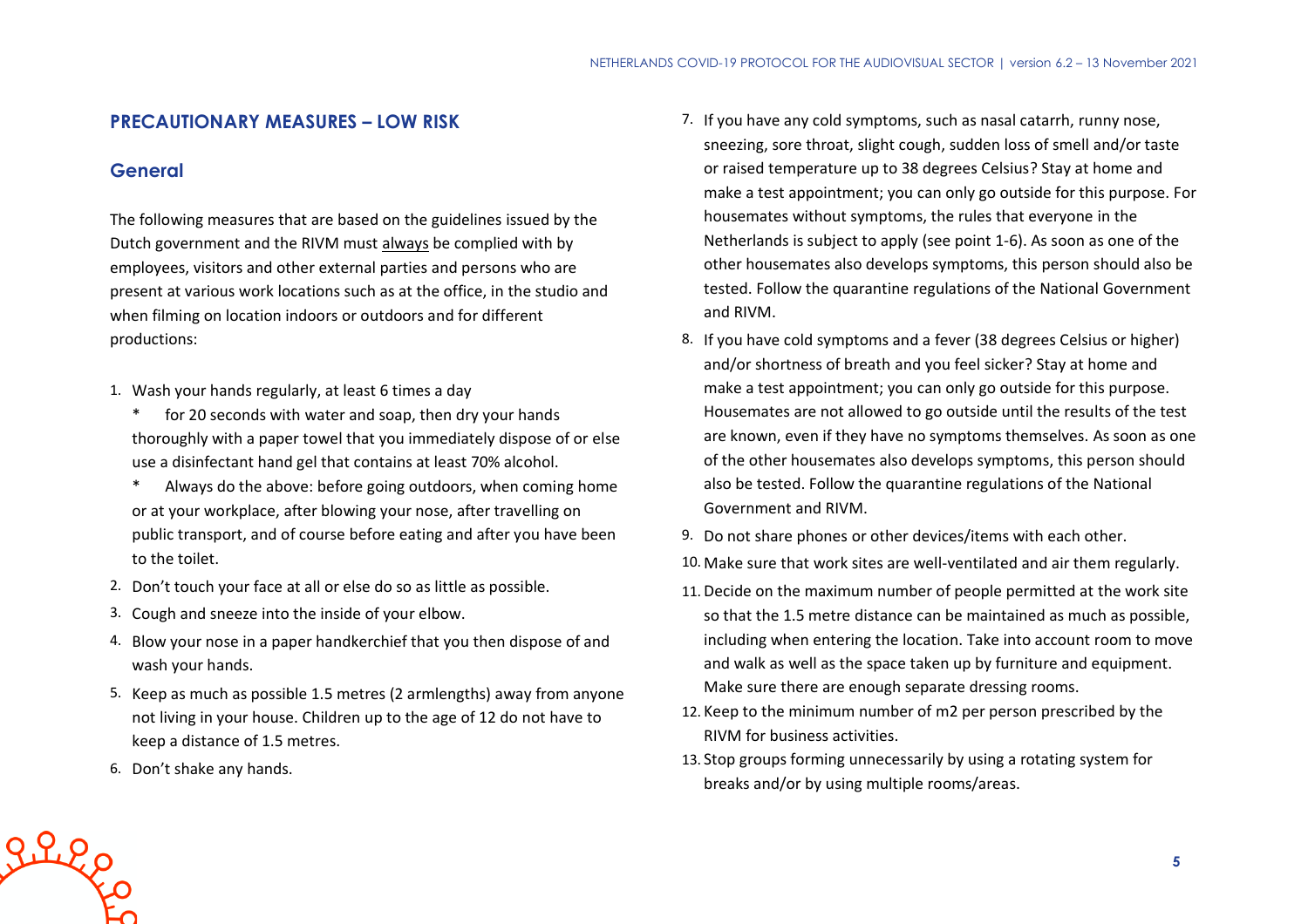- 14. Make sure the work site is cleaned every day and, where necessary, inbetween. Pay particular attention to the frequently used hand contact points. Use the **[general hygiene guidelines](https://www.rivm.nl/hygienerichtlijnen/algemeen)** of the LCHV (Dutch National Center for Hygiene and Safety).
- 15. Make sure that all persons at the work site are familiar with the instructions and precautionary measures and display them prominently.

# **Development, research, preproduction, postproduction**

- 16. Where possible, deploy a 'work from home' policy for all work that does not necessarily have to be done at the office or on location, such as script development, research and editorial work.
- 17.Organise discussions and meetings so that they can be carried out/held as much as possible by phone, by videoconference or by using other digital means of communication.
- 18.Organise casting sessions, auditions or other preproduction work and postproduction work so that these activities can be carried out 'remotely' where possible.
- 19. For necessary site visits, consultation meetings, working on location or postproduction work, keep the number of participants to a minimum and comply with the hygiene rules and the 1.5 metre distance (including by reorganising workplaces, laying out walking routes etc.).
- 20. For on-site viewings, comply with the NVBF protocol (Dutch Exhibitors Association).
- 21. Wear a face mask if persons from different households travel in the same car (and other private transport) to the place of work. Wear a face mask on public transport and avoid rush hour. In other transport such as taxis, passenger vans and coaches, a health check in advance is mandatory, as is wearing a face mask.
- 22. Drivers of production vehicles clean their steering wheel and the surface around it after every drive. When production vehicles are used for passenger transport, a health check in advance is mandatory, as is wearing a face mask.
- 23. Schedule and organise shooting days (and their preparation) so that workflows succeed each other as much as possible and do not overlap each other (i.e. one department completes its work before the next department arrives to start its work).
- 24. Work in set teams as much as possible.
- 25. For multi-day shootings, plan the work to work on consecutive days as far as possible.
- 26. Establish a maximum number of employees per department/discipline who must or may be present for certain activities, so that a distance of 1.5 metres can be maintained on the work floor as much as possible.
- 27. Work out beforehand which employees are strictly necessary to carry out the work when filming/shooting. Use coloured armbands or other means to ensure you can identify which staff are from which department/discipline. In this way it can be made clear who has to be and who is permitted to be - present at the work site. The changing over of groups of (or individual) employees must be performed systematically, must be announced and must use walking routes that comply with the 1.5 metre distance as much as possible.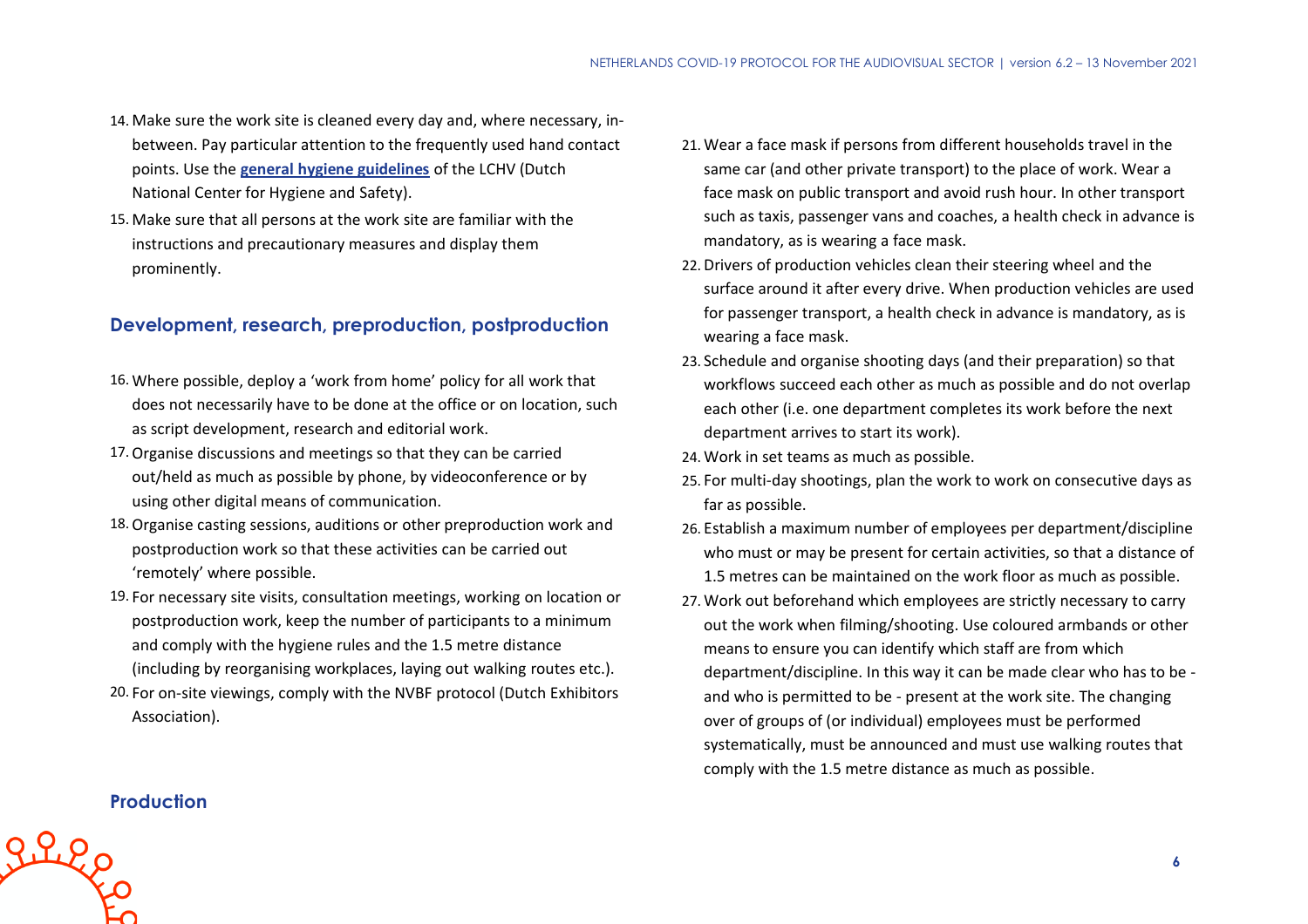- 28. Also lay out walking routes at spots where there is a risk of people 'accumulating/gathering' (such as the coffee corner, canteen/catering areas, toilets) in order to create as much one-way traffic as possible and to prevent the people flows from 'crossing'. Attach 1.5 metre markings to monitor and enforce the distance.
- 29. Where necessary, employ people to manage the toilet facilities and catering rooms/areas.
- 30. If catering facilities are provided: hand out drink and food in oneperson packages; serve drinks and food or place them on a pickup table. Catering staff shall ensure extra good hand hygiene.
- 31. When filming outdoors, make sure you have additional assistance for crowd control, in order to prevent gatherings. Make sure that the 1.5 metre distance is clearly marked.
- 32. Avoid unnecessary visits to sets and do not have too many spectators.
- 33. If third-party locations are used or hired, do not use these locations if the owners or permanent users of this location - or their family members - have cold symptoms and fever (38 degrees Celsius or above) and/or shortness of breath if they also use the rooms/areas daily or otherwise.
- 34. When it comes to the size, weight and operation of equipment/devices, opt for 1-person use/operation whenever possible.
- 35. Deploy additional equipment/devices to be able to keep to the 1.5 metre distance when filming (such as: monitors, poles etc.).
- 36.Use personal devices, equipment and resources as much as possible. Tools are preferably not shared.
- 37. Clean your hands before and after using equipment, tools and other utensils, including those provided by suppliers. If necessary, clean equipment and materials in between.

 $2220$ 

- 38. Appoint a Health & Safety Officer who is responsible for and controls the monitoring of and compliance with the applicable protocol. To improve efficiency, if possible combine these duties with another position, such as that of the BHV/EHBO (company emergency response & first aid) officer and/or the sustainability manager.
- 39. Provide all persons in advance with a form detailing the precautionary measures to be complied with and the cases where employees must stay at home. Before the work starts, the Health & Safety Officer will ask all persons to declare that they have read and understood the information. Permission to take body temperature may be requested or else this can be taken in a non-invasive manner without this data being recorded or passed on. Ask freelancers to sign a declaration that they have read this protocol and annex, that they agree to comply with them and that in high-risk situations they will provide relevant personal details to the production's insurer(s) upon request.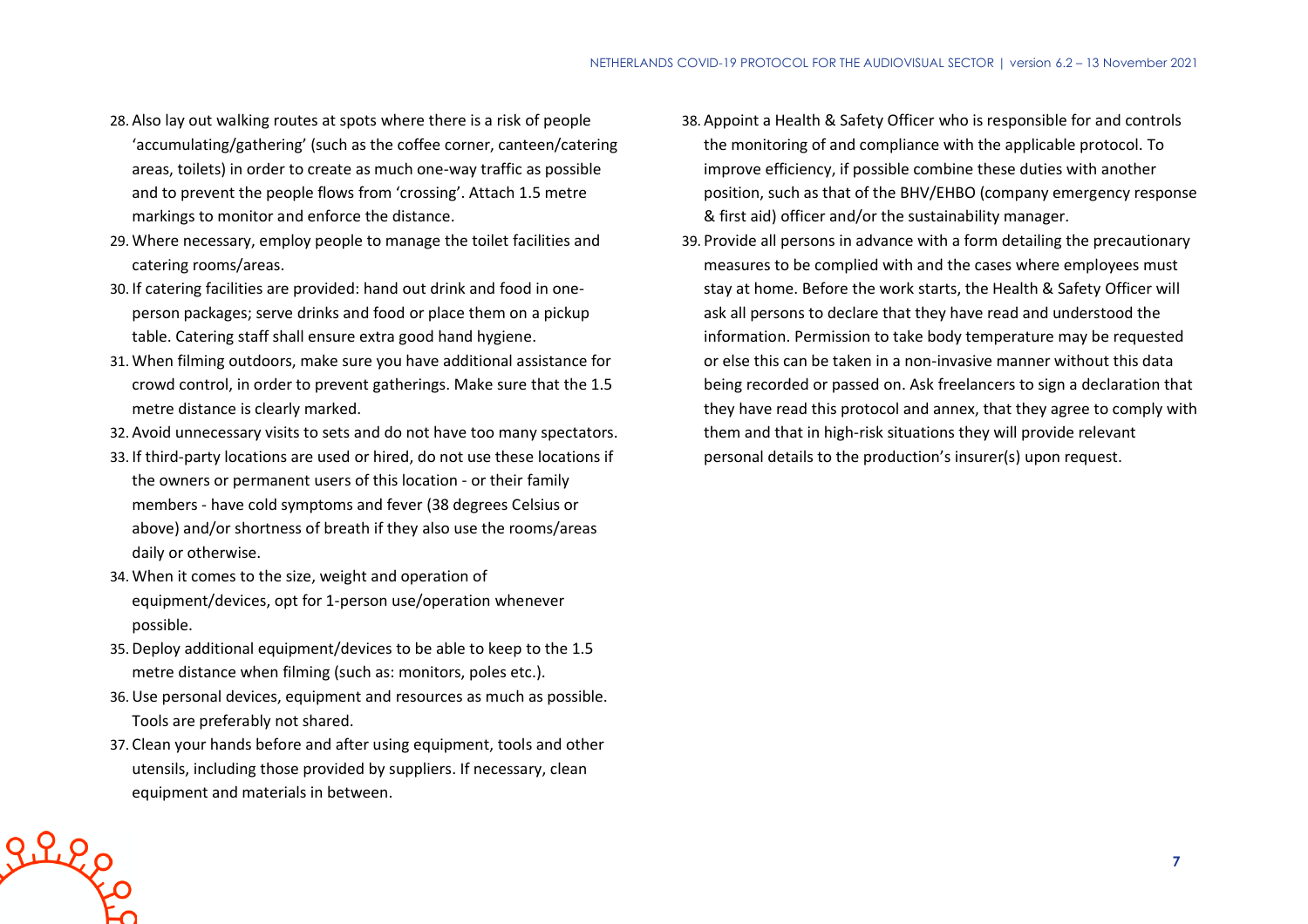## **PRECAUTIONARY MEASURES – MEDIUM RISK**

All the measures described under **PRECAUTIONARY MEASURES – LOW RISK** plus the following **additional measures** if a distance of 1.5 metres cannot be maintained. The following conditions apply:

- \* Limit such situations.
- \* Schedules must be adapted to this as much as possible.
- \* Cluster work that takes place at less than 1.5 metres on one day where possible.
- \* This only applies to a limited, manageable and controllable group of workers with repeated contacts.

## **General**

Riles

40. For permanent workplaces (such as mobile production units/broadcast vans and recording with an audience) where the 1.5 metre distance cannot be maintained: deploy additional safety features such as mobile partitions made of plexiglass or plastic.

**Work in the field of e.g. clothing / styling / costume, make-up / hair, sound (channels), stunts, acting/figuring, performing, presenting and judging.**

41. Actors, presenters, performers, extras, jury members and other participants have to take care as much as possible of their own clothing/styling/outfit and make-up/hair and the attachment of any audio transmitters.

- 42. If clothing/styling and make-up/hair is provided by a single employee or for live-instructions of stunts: always maintain good hand hygiene and use face masks where necessary.
- 43. The same applies if an employee attaches audio transmitters to actors, presenters, jury members and other participants or guests.
- 44. All props used by an employee are personal (such as make-up) or else are only to be used a single time per actor, presenter, participant, jury member, extra or guest. Use a clearly-defined control system (e.g. logbook, colour/date stickers).
- 45. If devices, equipment and materials need to be passed on (such as the camera and lenses for fiction shootings): ensure good hand hygiene. If necessary, clean the equipment and materials in between times (e.g. for each set-up).
- 46. In addition to point 39, any person who cannot maintain a distance of 1.5 metres during their work, will be explicitly told by the Health & Safety Officer that they must not have had any COVID-19-related symptoms in the past 24 hours, before they are allowed to cooperate or come to the work site. They may be asked to provide their body temperature or else this can be taken in a non-invasive manner without this information being recorded or passed on.